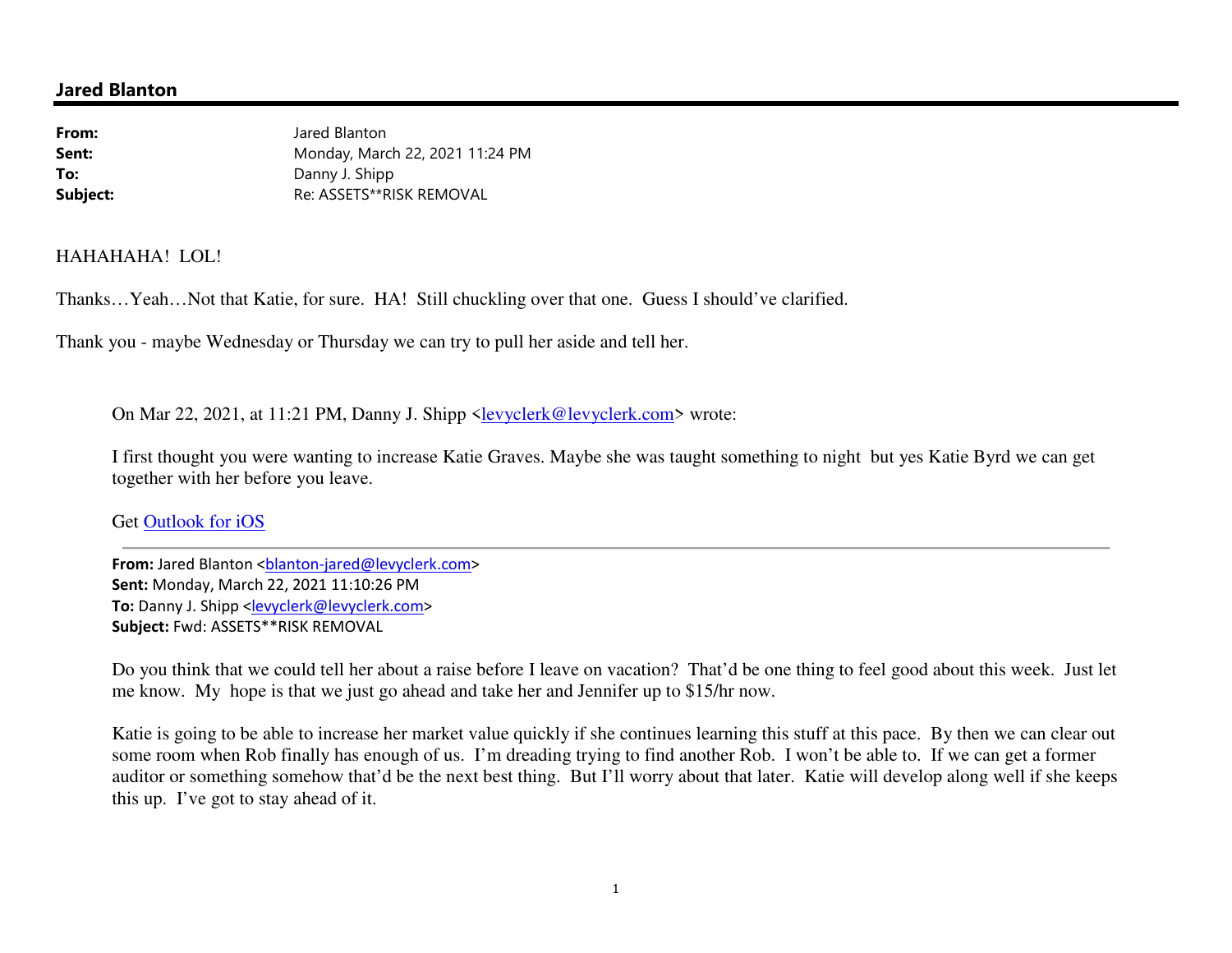Begin forwarded message:

**From:** Jared Work <br/>substrated@levyclerk.com> **Subject: Re: ASSETS\*\*RISK REMOVAL Date:** March 22, 2021 at 11:06:17 PM EDT To: Katie Byrd <**brd-katie@levyclerk.com>** Cc: Robert Boschen <br />
<u>boschen-robert@levyclerk.com</u>>

Wow - great job, Katie! Yes, it's exciting that you're taking initiative and learning some report-building. We've got a lot of long time employees who won't even attempt it.

Thanks, Rob, for the nudge of guidance.

On Mar 22, 2021, at 10:19 AM, Katie Byrd <br/> <br/> <br/>  $\epsilon$  />  $\epsilon$  />  $\epsilon$  />  $\epsilon$  />  $\epsilon$  />  $\epsilon$  />  $\epsilon$  />  $\epsilon$  />  $\epsilon$  />  $\epsilon$  />  $\epsilon$  />  $\epsilon$  />  $\epsilon$  />  $\epsilon$  />  $\epsilon$  />  $\epsilon$  />  $\epsilon$  />  $\epsilon$  />  $\epsilon$  />  $\epsilon$  />  $\epsilon$ 

Thanks Rob!  $\odot$  I appreciate your help and kind words!

*Katie Byrd*

 Finance Deputy Clerk Levy Clerk & Comptroller Danny J. Shipp355 S Court StreetBronson, FL 32621352-486-5266 Ext.1267

**From:** Robert Boschen **Sent:** Monday, March 22, 2021 10:17 AM **To:** Jared Blanton <br />
shandom-jared@levyclerk.com>; Katie Byrd <br />
katie@levyclerk.com> **Subject:** RE: ASSETS\*\*RISK REMOVAL **Importance:** Low

All I did was show her where to go in order to check boxes so she could set up a report. Were it so easy with everyone. There are others whom I would have had to check the boxes for and ended up staying on Friday and lost skateboard time.

It's good to have someone take the ball and run with it…….!!!!!!! I opened it up and I see she has the disposal date and code in the report.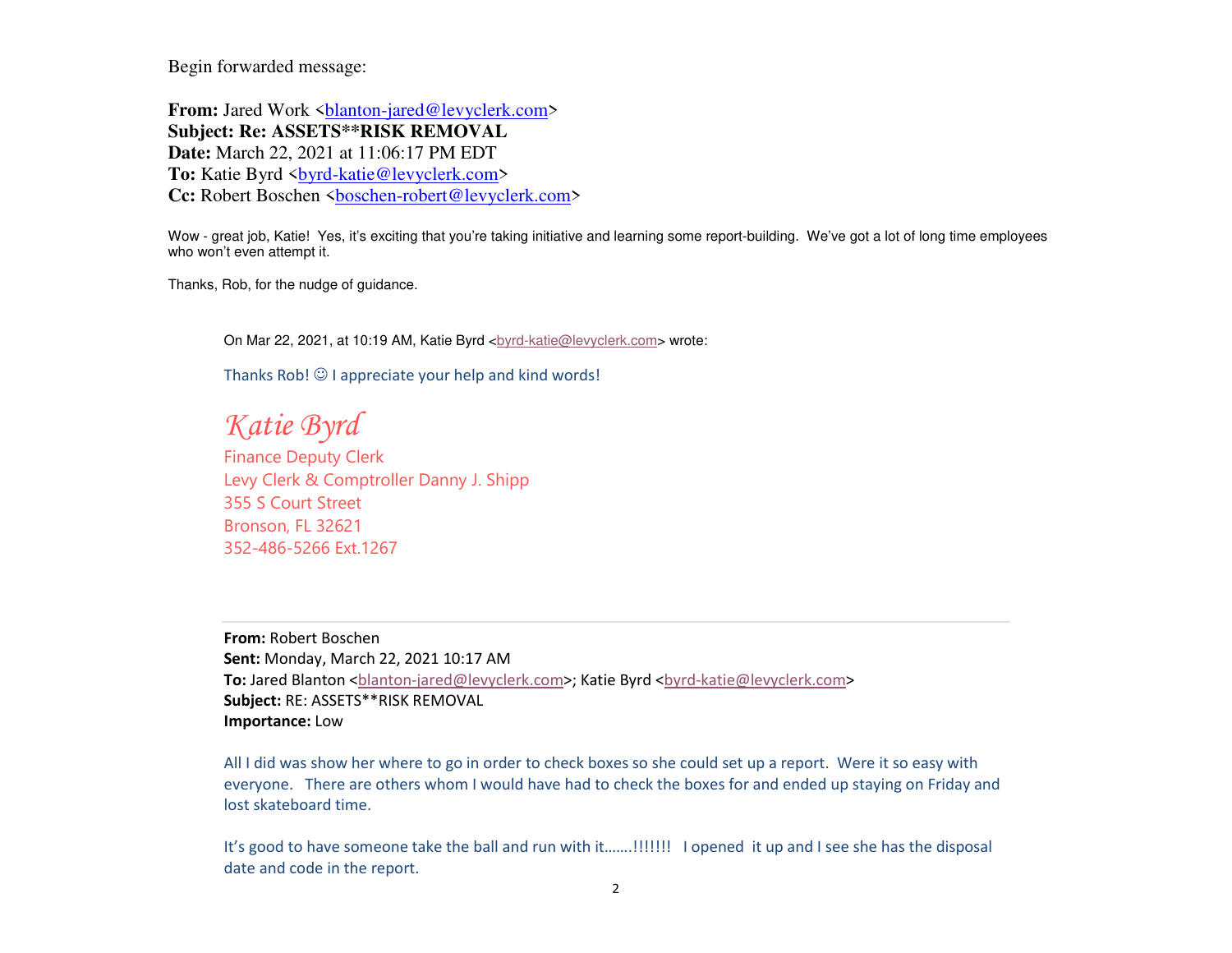Once again Katie – thank you for taking self-initiative and not expecting someone to swoop in and save the day.

From: Katie Byrd <br />byrd-katie@levyclerk.com> **Sent:** Monday, March 22, 2021 10:05 AM **To:** Jared Blanton <br />blanton-jared@levyclerk.com> **Cc:** Robert Boschen <br/>boschen-robert@levyclerk.com> **Subject:** RE: ASSETS\*\*RISK REMOVAL

Jared,

With some guidance from Rob, this is what I have ultimately come up with. Please let me know what you think.

Thank you,

*Katie Byrd*

 Finance Deputy Clerk Levy Clerk & Comptroller Danny J. Shipp355 S Court Street Bronson, FL 32621352-486-5266 Ext.1267

**From:** Jared Blanton **Sent:** Wednesday, March 17, 2021 10:34 AM **To:** Katie Byrd <br/>byrd-katie@levyclerk.com> Cc: Robert Boschen <br />
chooschen-robert@levyclerk.com> **Subject:** RE: ASSETS\*\*RISK REMOVAL

I appreciate that. I'm trying to learn to not just do stuff. Doesn't help me in the long term, or you in learning how to get better stuff than these PDF's.

Well, this time you're going to get the opportunity to explore the program. The export I normally run "Asset" Data Export" automatically omits disposed-of assets. So, that's not much help. So, we need a new export that will still contain mostly the same data in table format, but that will also include the disposed of assets. Go into Fixed Assets and see if you can find a different Report/Inquiry that has EVERYTHING.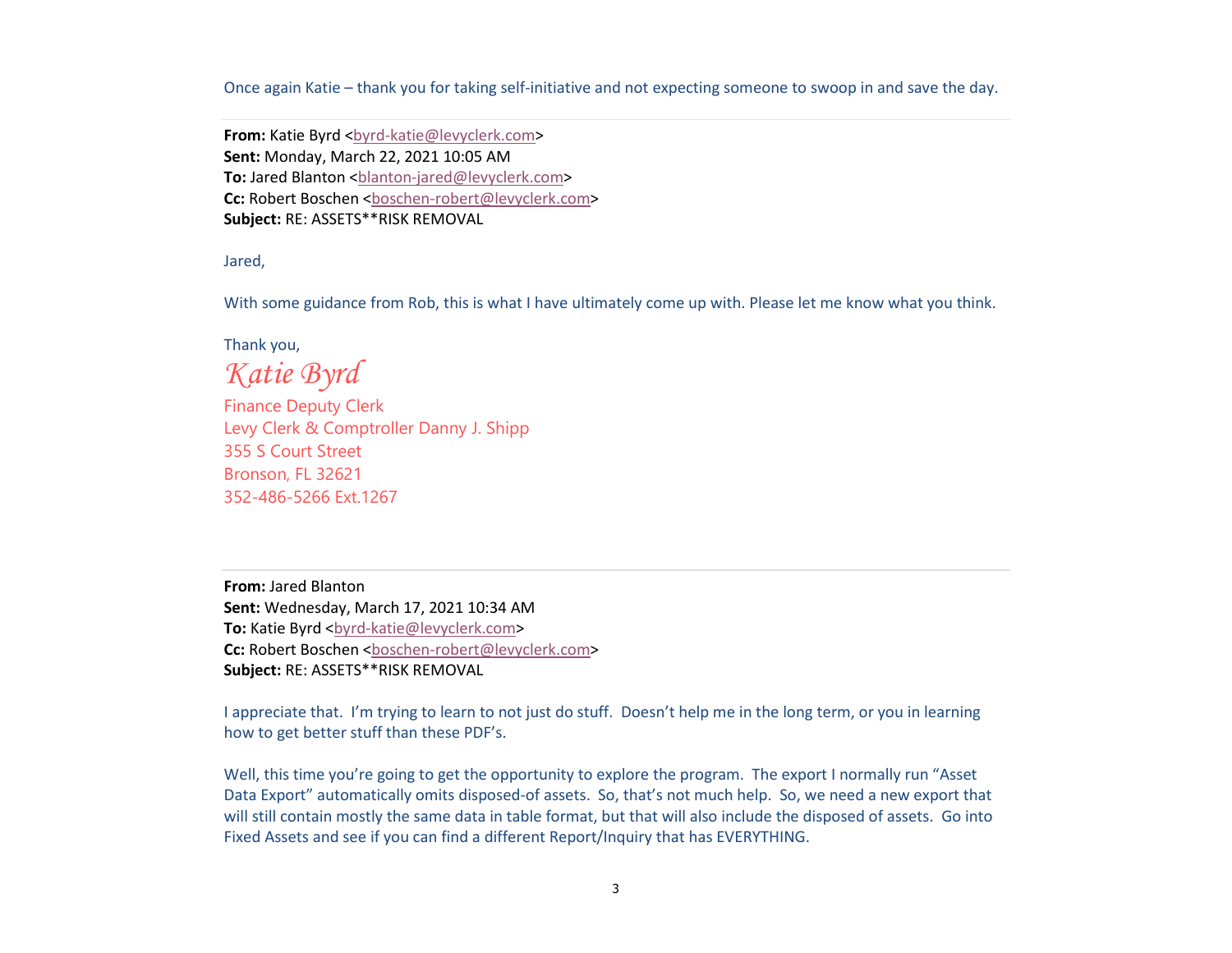There may be a different reports Rob uses. I'm copying him in case he has an idea. I've attached the file I used before. You'll see the Data – 5 Yrs tab. That's pretty much the export I use, except that the last 3 columns are formulas either Rob or I did. We need something like this but that will also show disposal codes for disposed assets. When I run that report again, the 600 or so items are gone. That doesn't help me run the report.

Thanks for working on this.

Jared Blanton, MBA, CPAFinance Officer Levy Clerk & Comptroller Danny J. Shipp355 S. Court Street Bronson, FL 32621(352) 486-5266 ext. 1225

**From:** Katie Byrd <br/> <br/> <br/>
katie@levyclerk.com> **Sent:** Wednesday, March 17, 2021 8:47 AM **To:** Jared Blanton <br />blanton-jared@levyclerk.com> **Subject:** RE: ASSETS\*\*RISK REMOVAL

If you need me to, I can do it for you if you don't have enough time. I will probably just need a little bit of a refresher on it.

# *Katie Byrd*

 Finance Deputy Clerk Levy Clerk & Comptroller Danny J. Shipp355 S Court StreetBronson, FL 32621352-486-5266 Ext.1267

**From:** Jared Blanton **Sent:** Tuesday, March 16, 2021 8:18 PM **To:** Katie Byrd <br />byrd-katie@levyclerk.com> **Subject:** RE: ASSETS\*\*RISK REMOVAL

Thank you. I need to run a data export again because they're going to have a time parsing through this.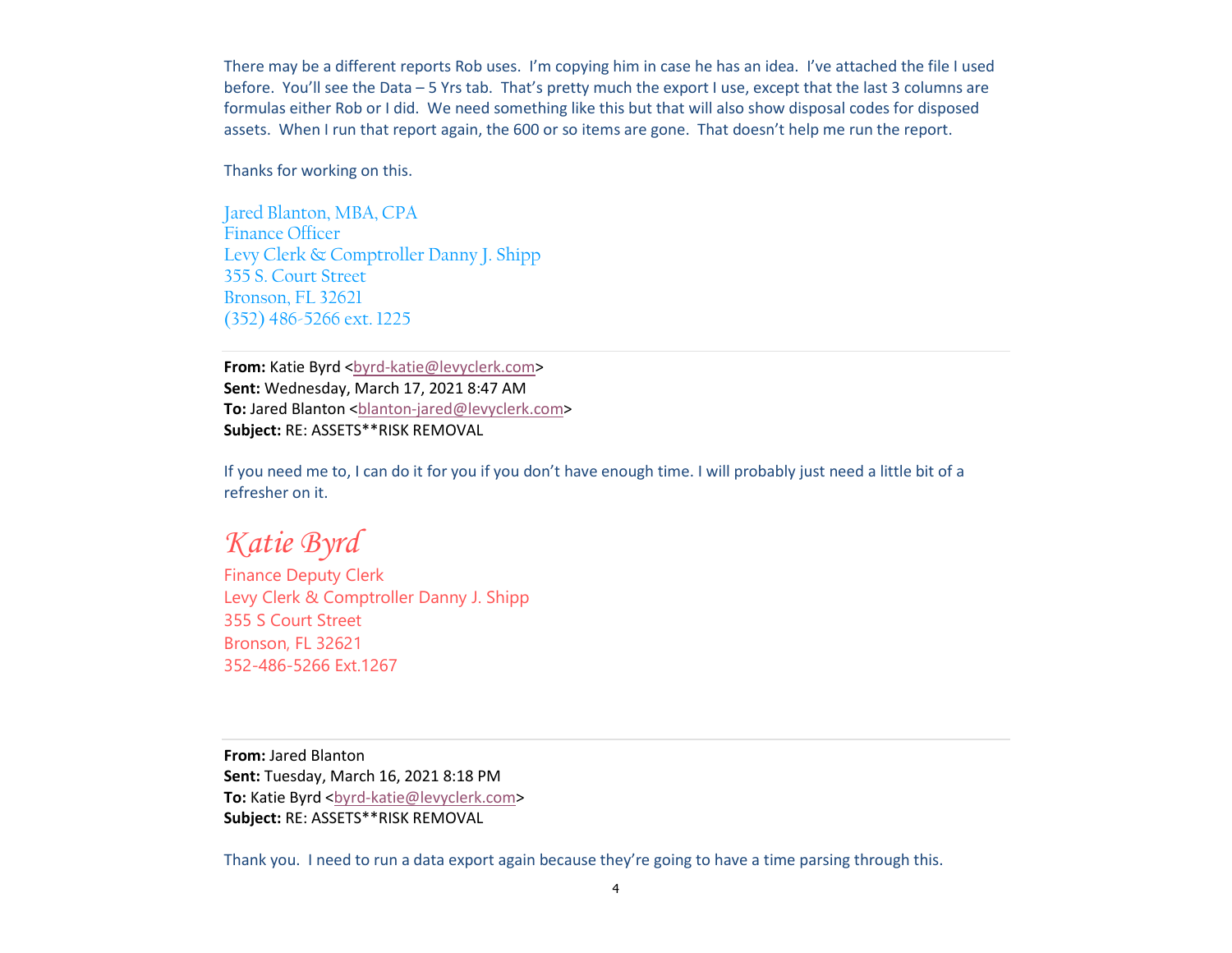Jared Blanton, MBA, CPAFinance Officer Levy Clerk & Comptroller Danny J. Shipp355 S. Court Street Bronson, FL 32621(352) 486-5266 ext. 1225

From: Katie Byrd <br />byrd-katie@levyclerk.com> **Sent:** Tuesday, March 16, 2021 12:50 PM To: Jared Blanton <br />
slanton-jared@levyclerk.com> **Subject:** RE: ASSETS\*\*RISK REMOVAL

This is the disposed list she sent to me.

*Katie Byrd*

 Finance Deputy Clerk Levy Clerk & Comptroller Danny J. Shipp355 S Court Street Bronson, FL 32621352-486-5266 Ext.1267

**From:** Jared Blanton **Sent:** Tuesday, March 16, 2021 12:45 PM To: Katie Byrd <br />byrd-katie@levyclerk.com> **Subject:** RE: ASSETS\*\*RISK REMOVAL

Not yet. I'm more interested in the disposal list.

Jared Blanton, MBA, CPAFinance Officer Levy Clerk & Comptroller Danny J. Shipp355 S. Court Street Bronson, FL 32621(352) 486-5266 ext. 1225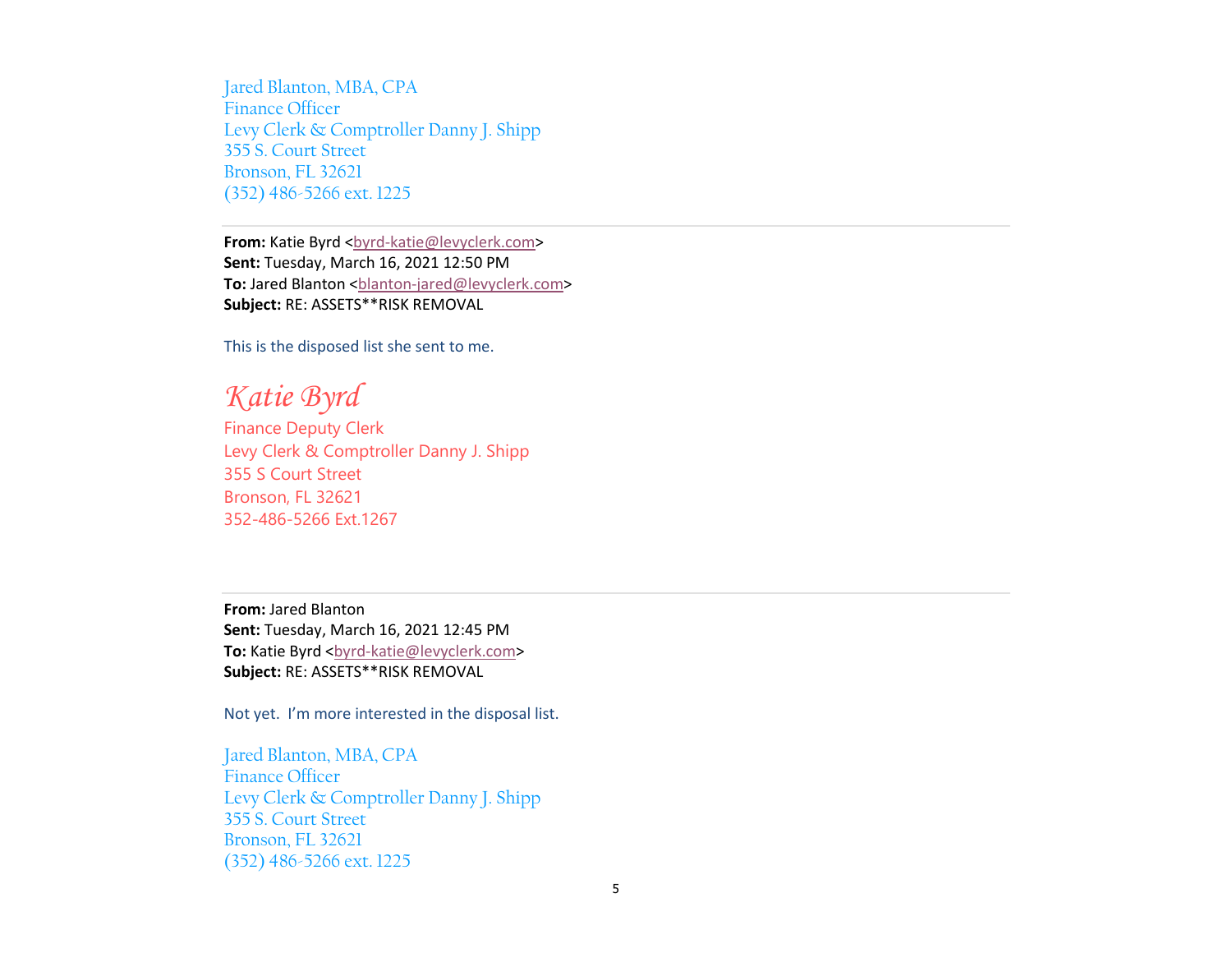**From:** Katie Byrd <br/>byrd-katie@levyclerk.com> **Sent:** Tuesday, March 16, 2021 11:12 AM To: Jared Blanton <br />
slanton-jared@levyclerk.com> **Subject:** RE: ASSETS\*\*RISK REMOVAL

No problem. She also sent me the new department lists as well if you would like to review those…

*Katie Byrd*

 Finance Deputy Clerk Levy Clerk & Comptroller Danny J. Shipp355 S Court Street Bronson, FL 32621352-486-5266 Ext.1267

**From:** Jared Blanton **Sent:** Tuesday, March 16, 2021 11:10 AM To: Katie Byrd <br/>byrd-katie@levyclerk.com> **Subject:** Re: ASSETS\*\*RISK REMOVAL

Thank you for the heads up.

Jared Blanton, CPA, MBA Finance Officer Levy County Clerk & Comptroller Danny J. Shipp

On Mar 16, 2021, at 10:19 AM, Katie Byrd <br/> <br/> <br/>
detain-burder and Mar 16, 2021, at 10:19 AM, Katie Byrd <br/>
<br/>
<br/>
<br/>
Letain-Burder and Mar 16, 2021, at 10:19 AM, Katie Byrd <br/>
<br/>
<br/>
<br/>
Let

FYI.

*Katie Byrd*

Finance Deputy Clerk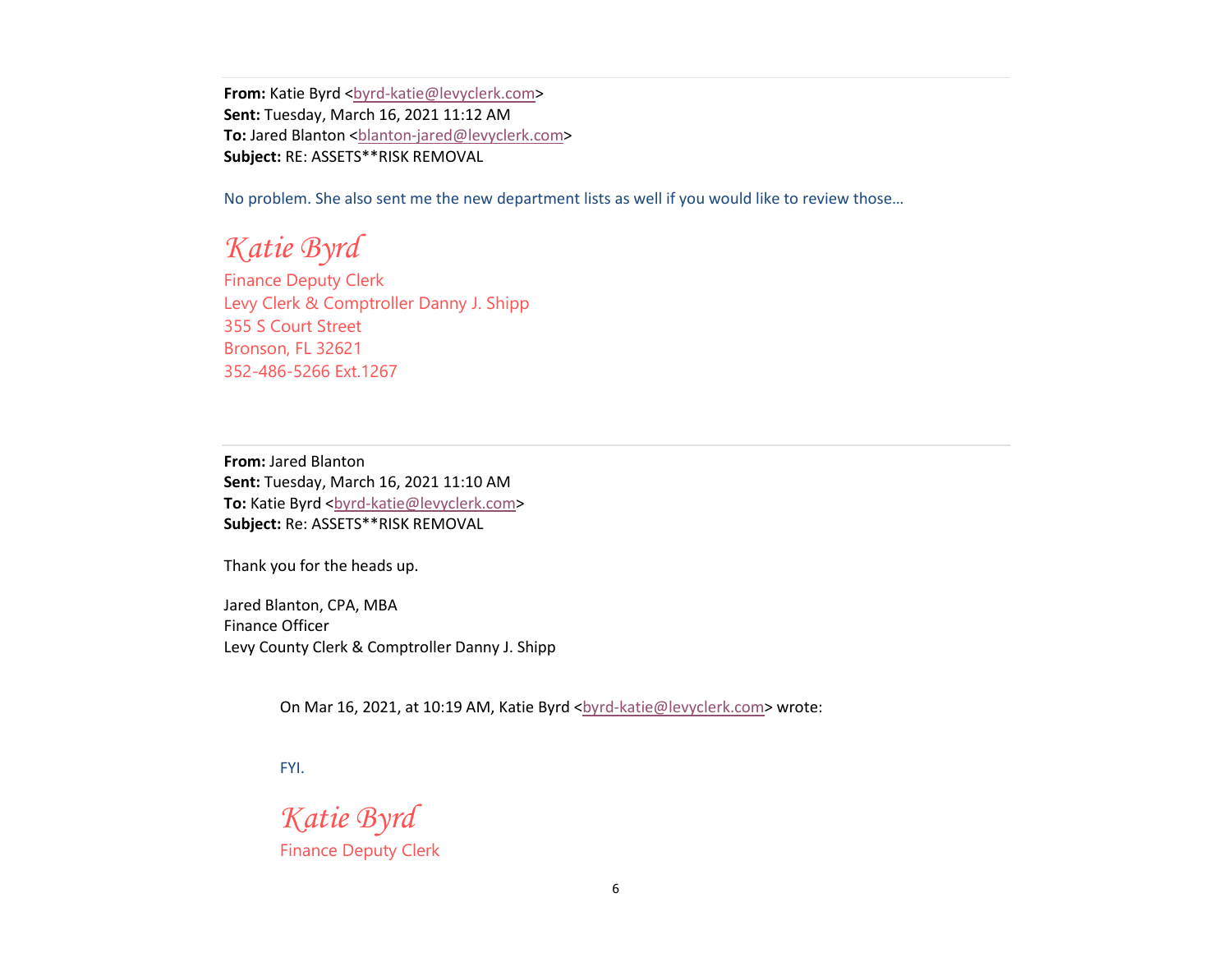Levy Clerk & Comptroller Danny J. Shipp355 S Court StreetBronson, FL 32621352-486-5266 Ext.1267

**From:** Sandy Haddock **Sent:** Tuesday, March 16, 2021 10:07 AM **To:** Katie Byrd <br/>byrd-katie@levyclerk.com> **Subject:** FW: ASSETS\*\*RISK REMOVAL

Sorry I think I left you out of this.

SANDY HADDOCK Levy County Clerk HR Deputy Clerk County Asset Clerk352-486-5266x1227

## **From:** Sandy Haddock <haddock-sandy@levyclerk.com>

**Sent:** Monday, March 15, 2021 4:27 PM

To: Ali Tretheway <**tretheway-ali@levycounty.org>; Sandy Haddock** <haddocksandy@levyclerk.com>; James Allen <jallen@LEVYPA.COM>; Michele Langford <michele@levytaxcollector.com>; Kim Durrance <durrance-kim@levycounty.org>; Tammy Jones <tammy@votelevy.com>; Jordan Lindsey <jordan@votelevy.com>; Osborn Barker <ozbarker@levypa.com>; planning <planning@levycounty.org>; Stacey Hectus <hectusstacey@levycounty.org>; Brenda Jerrels <jerrels-brenda@levycounty.org>; Joe LaLonde <lalonde-joe@levycounty.org>; Levy County Transfer Station <solidwaste@levycounty.org>; Travis Newsome <newsome-travis@levycounty.org>; John MacDonald <johnmacdonald@levydisaster.com>; Leatha Keene <leathakeene@levydisaster.com>; Brault,Kristen Nicole <kbrault@ufl.edu>; Levy County Veterans Office <veteransoffice@levycounty.org>; Sheffield, Charlene M <Charlene.Sheffield@flhealth.gov>; Levy County Parks & Mosquito Control Department <parksmc@levycounty.org>; Susan P. Haines <levylegalsph@bellsouth.net>; 'Amy Jones' <ajones@levydps.com>; Levy County Animal Services <animalservices@levycounty.org>; Rene Pruitt <pruitt-rene@levycounty.org>; Alice Lalonde <levyrd@levycounty.org>; Casey Duquette <duquette-casey@levycounty.org>; Marlon Gayle <gayle-marlon@levycounty.org>; Tisha Whitehurst <tourism@visitnaturecoast.com>;